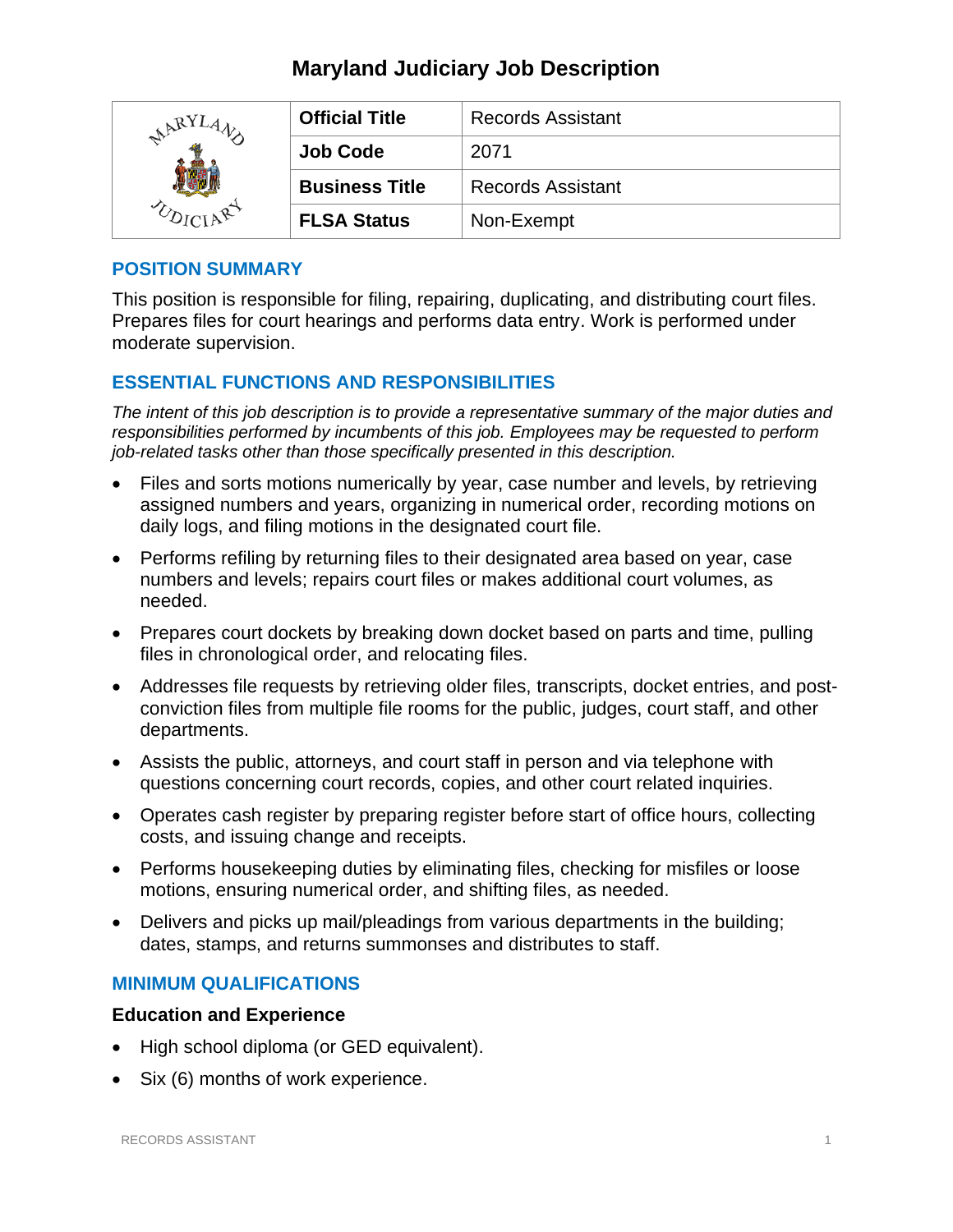# **Maryland Judiciary Job Description**

### **Licenses, Registration, and Certifications**

• Possession of a standard driver's license, if courier services are required.

### **Note:**

- A Bachelor's Degree may substitute the required work experience.
- A Paralegal/Associates Degree or 60 college credits may substitute the required work experience.
- A Paralegal Certificate may substitute the required work experience.

### **KNOWLEDGE, SKILLS, AND ABILITIES**

### **Knowledge of:**

- Basic English and arithmetic to include, but not limited to, spelling, punctuation, addition, subtraction, multiplication, and division.
- Customer service etiquette.

### **Skill in:**

- Organization and time management.
- Accuracy and attention to detail.
- Verbal and written communication.
- Interpersonal communication and relations.

#### **Ability to:**

- Work within time constraints, meet fixed deadlines, and demonstrate good organizational skills.
- Follow procedures, verbal and written instructions, and protocols for any given assignment.
- Use standard office and business equipment including, but not limited to, personal computers, word processing, spreadsheets, database software, copier, microfilm machine, register, scanner, fax machine, etc.
- Use and maintain alphabetical and numerical filing systems.
- Acquire knowledge of Maryland Judiciary procedures, rules, practices, regulations, and jurisdictional courts.

### **SUPERVISORY RESPONSIBILITIES**

This position does not have formal supervisory responsibilities over other employees.

### **PHYSICAL DEMANDS**

*The physical demands described here are representative of those that must be met by an employee to successfully perform the essential functions of this job. Reasonable accommodations may be made to enable individuals with disabilities to perform the essential functions.*